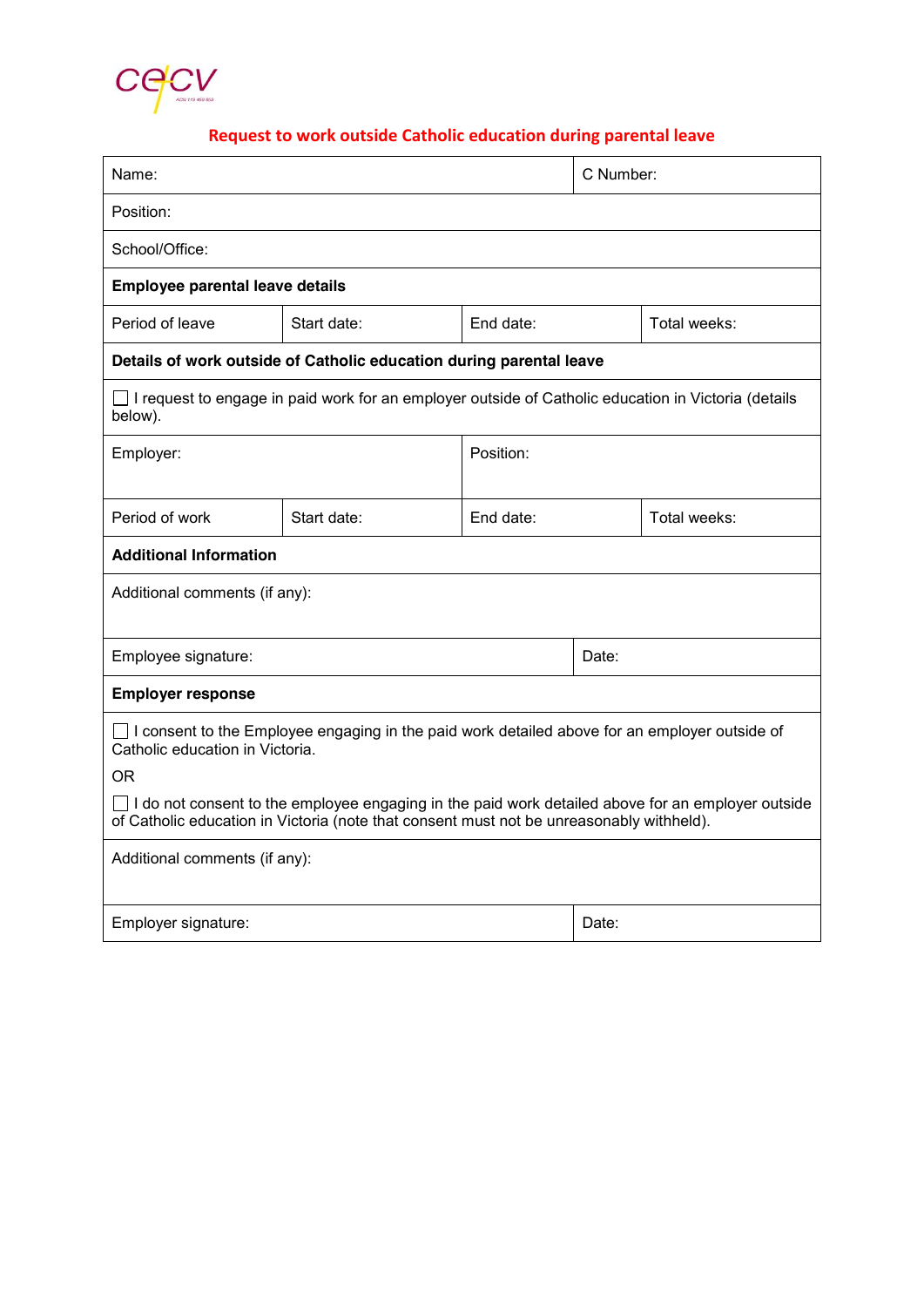

## **Request to work outside Catholic education during parental leave**

#### **Guidance Notes for Employees:**

- x Read clause 15 'Paid work during parental leave' (especially 15(8)) of Appendix 1.
- Only use this form if the other employer is NOT a 'Relevant Employer' under the VCEMEA. A 'Relevant Employer' means Employers of Catholic Education Offices and Employers of primary, secondary and special Catholic schools in Victoria other than Xavier College. This form is used, for example, if you are seeking to work for a government or independent school or outside of the education sector.
- Provide to your Employer prior to commencing work with another employer.
- It is necessary to obtain consent from your Employer but, under the VCEMEA, your Employer must not unreasonably withhold consent.
- If you are using this form to obtain consent to undertake casual work (e.g. to be on the emergency teacher list at an independent school) and therefore do not have fixed dates, note this under 'Additional information'.
- If you are not sure of the exact dates (e.g. if you are replacing a staff member on sick leave and the end date may be extended) make a note of such in 'Additional comments' and provide as much information as you can.
- During any period of work for the employer outside of Catholic education, you must not engage in any conduct inconsistent with my contract of employment with my current Employer.